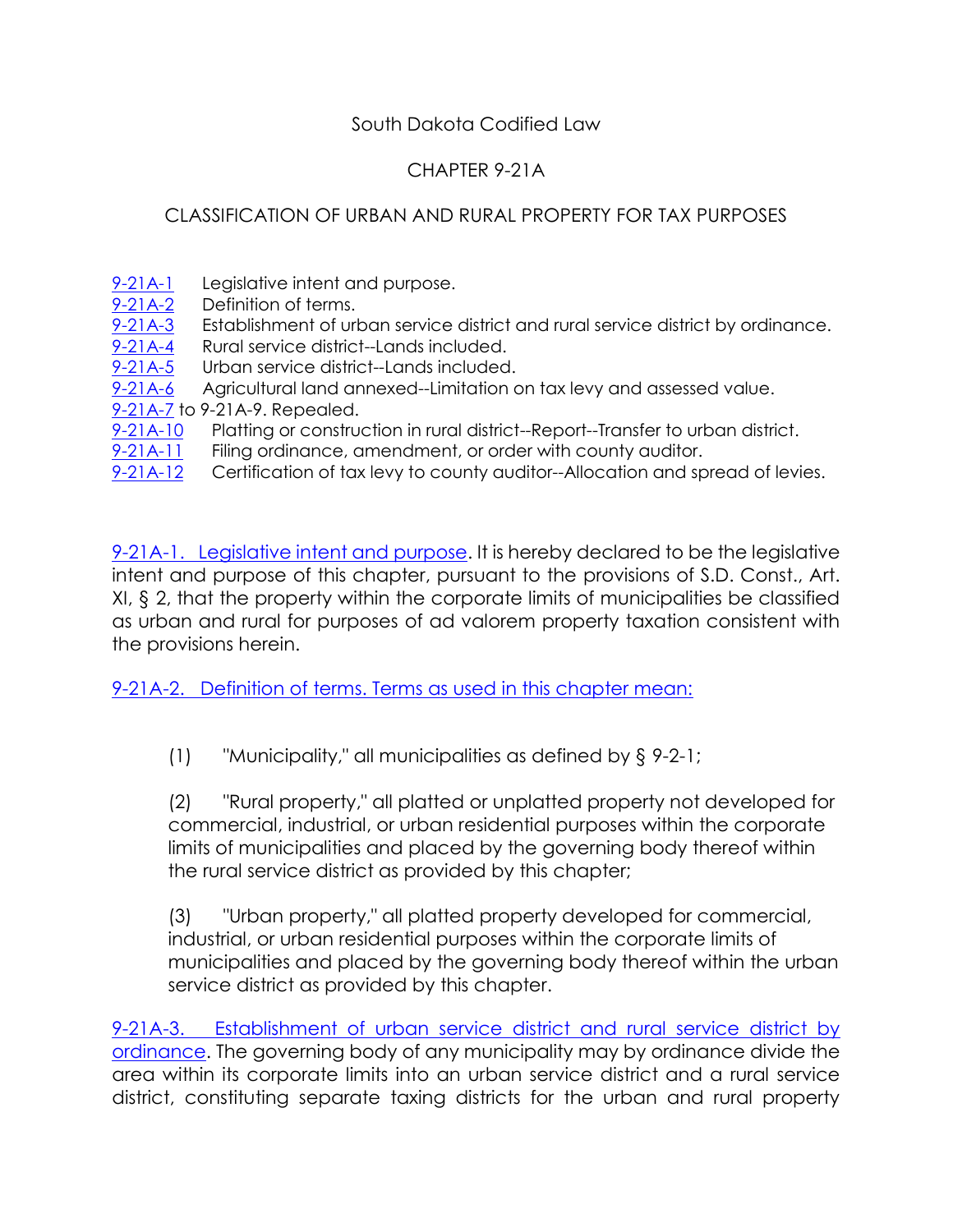classified for such purposes by this chapter and for purposes of all the municipal ad valorem property taxes, except those levied for the payment of bonds.

[9-21A-4. Rural service district--Lands included.](http://sdlegislature.gov/Statutes/Codified_Laws/DisplayStatute.aspx?Type=Statute&Statute=9-21A-4) The rural service district shall include only such platted or unplatted lands as in the judgment of the governing body at the time of the adoption of the ordinance are rural in character, are used or usable for agriculture, and are not developed for commercial, industrial, or urban residential purposes, and for these reasons are not benefited to the same degree as other lands by municipal services financed by general taxation. The rural service district may include lands which are not contiguous to one another. The ordinance may designate lands outside the municipality which, if annexed, shall be included within the rural service district.

[9-21A-5. Urban service district--Lands included.](http://sdlegislature.gov/Statutes/Codified_Laws/DisplayStatute.aspx?Type=Statute&Statute=9-21A-5) The urban service district shall include all lands within the boundaries of the municipality which are not included in the rural service district.

[9-21A-6. Agricultural land annexed--Limitation on tax levy and assessed value.](http://sdlegislature.gov/Statutes/Codified_Laws/DisplayStatute.aspx?Type=Statute&Statute=9-21A-6) The ordinance shall determine that the tax levy and assessed value on the agricultural land annexed shall not exceed the average tax levy and average assessed value on unannexed agricultural land in adjoining townships in the county as long as the annexed agricultural land remains rural property as defined by this chapter.

[9-21A-7 to 9-21A-9.](http://sdlegislature.gov/Statutes/Codified_Laws/DisplayStatute.aspx?Type=Statute&Statute=9-21A-7) Repealed by SL 2003, ch 45, §§ 2 to 4.

9-21A-10. Platting or [construction in rural district--Report--Transfer to urban district.](http://sdlegislature.gov/Statutes/Codified_Laws/DisplayStatute.aspx?Type=Statute&Statute=9-21A-10) Whenever any parcel of land, owned by one person or by two or more persons jointly or in common at the time of its inclusion in the rural service district, is platted, in whole or in part, and whenever application is made for a permit for the construction of a commercial, industrial, or urban residential development or improvement to be situated on such parcel or any part thereof, the board or officer approving such plat or building permit shall report this to the governing body, which shall make and enter an order transferring such parcel from the rural service district to the urban service district.

[9-21A-11. Filing ordinance, amendment, or order with county auditor.](http://sdlegislature.gov/Statutes/Codified_Laws/DisplayStatute.aspx?Type=Statute&Statute=9-21A-11) A certified copy of every ordinance, amendment, and order adopted or entered pursuant to this chapter shall be filed with the county auditor before it becomes effective.

[9-21A-12. Certification of tax levy to county auditor--Allocation and spread of](http://sdlegislature.gov/Statutes/Codified_Laws/DisplayStatute.aspx?Type=Statute&Statute=9-21A-12)  [levies.](http://sdlegislature.gov/Statutes/Codified_Laws/DisplayStatute.aspx?Type=Statute&Statute=9-21A-12) The amount of taxes levied each year by each municipality shall be certified to the county auditor in the manner now or hereafter provided by law. Taxes levied for payment of bonds shall continue to be spread upon all taxable